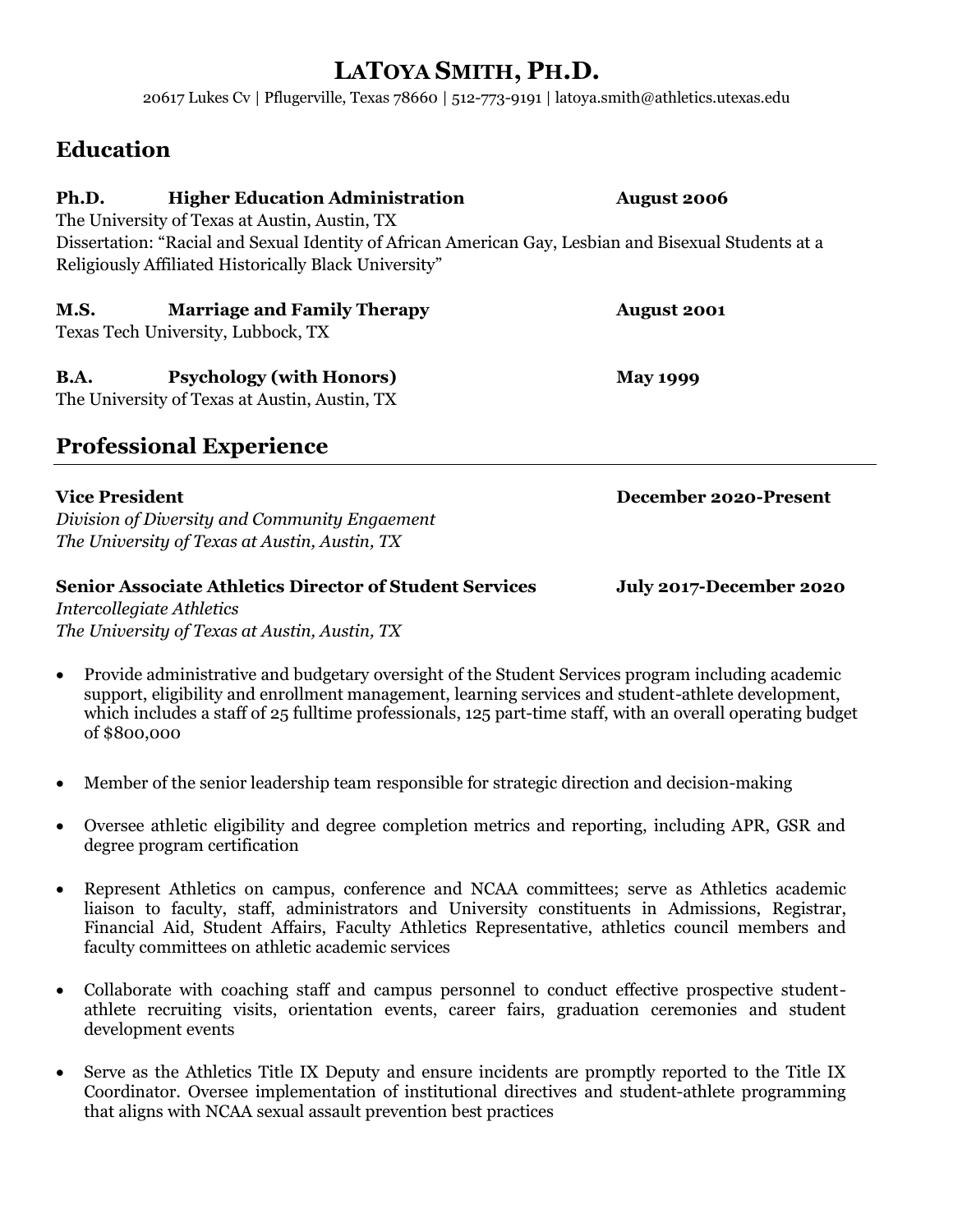• Representative on the Athletics Diversity and Inclusion Committee and serve as Athletics liaison to University Diversity and Inclusion Action Plan (UDIAP)

#### • **Selected Achievements**

- o Development and implementation of the 4EVER TEXAS student-athlete development program, a comprehensive program focused on personal development, leadership skills, community engagement and career development
- o Aligned Football and Olympic Sports units into one academic support program focused on student-athlete self-advocacy, learning outcomes, and educational autonomy
- o Provided leadership in the creation of the Leverage Program, an initiative focused on Name, Image and Likeness education for student-athletes
- o Pioneered Agents of Change program which promotes study abroad opportunities and global community engagement for student-athletes

#### **Associate Vice President and Title IX Coordinator Sept 2015-July 2017**

*University Compliance Services The University of Texas at Austin, Austin, TX*

- Provided oversight and coordination of University Title IX program including Title IX Office, investigations and disciplinary process, support, training, compliance, policy development, prevention and assessment
- Provided administrative and budgetary oversight to a comprehensive Title IX Office, which includes a staff of 2 fulltime professionals, 1 part-time, 1 graduate assistant, and 5 Title IX Deputies, with an overall budget of \$320,000
- Formulated innovative partnerships with athletics, student affairs, academic affairs, and human resources to improve educational awareness of students, faculty and staff around Title IX reporting and bystander intervention
- Collaborated with the Institute of Domestic Violence and Sexual Assault to implement campus climate survey, and develop assessment metrics to evaluate the effectiveness of training and prevention programming
- Collaborated with University Athletics to implement training and programming that align with NCAA sexual assault prevention best practices

#### • **Institutional Involvement**

- $\circ$  Chaired the Title IX Taskforce which provides guidance on institutional strategic efforts aimed at education and prevention of sexual violence and gender-based discrimination
- o Served on Executive Compliance Committee to update the President and executive leadership on high-risk Title IX issues and regulatory mandates pursuant to Title IX
- $\circ$  Presidential appointment to chair the UT Cares Committee that provides support to University community in times of trauma and loss, and hosts the annual UT Remembers Ceremony that honors students, faculty, staff and alumni that have passed during the year

### • **Selected Achievements**

 $\circ$  In collaboration with Texas A&M, Baylor and UT Southwestern hosted Spring 2017 conference to enhance knowledge and share best practices that cultivate inclusive and equitable environments in higher education and university athletics programs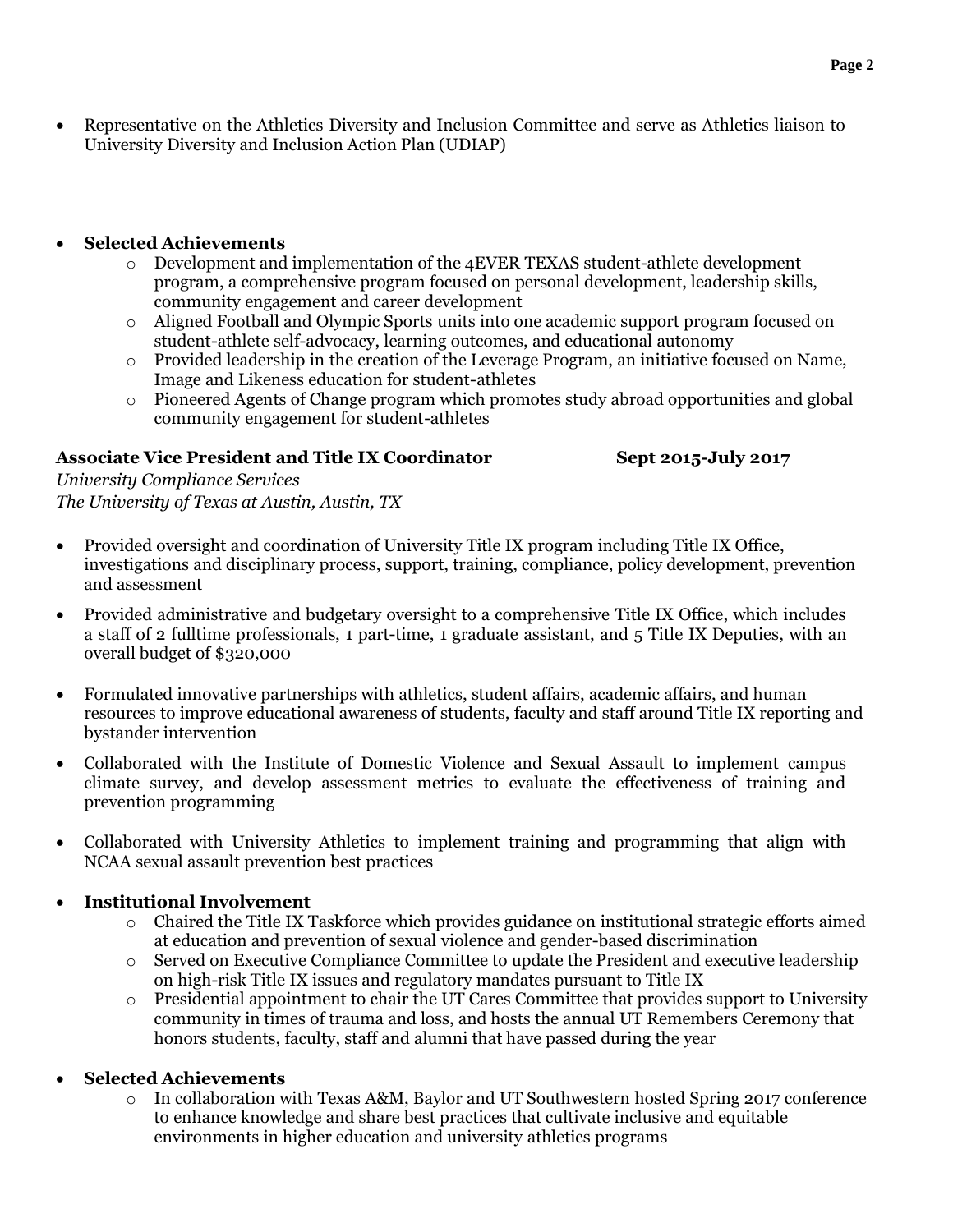- o Selected as one of 35 schools to serve as *Its On Us* Campus Innovation Partner to implement interpersonal violence prevention and bystander intervention programs within Athletics and University community
- o Provided leadership in creation of Title IX Office, which resulted in 2 permanently funded positions and new Title IX Deputy structure within University Athletics and School of Social Work
- o Pioneered institutional initiatives to reduce sexual assault, gender discrimination and harassment at the University, a collaboration between Office of the Provost, Dean of Students, University Athletics, and Human Resources and Division of Diversity and Community Engagement

### **Associate Dean of Students July 2012-Sept 2015**

*Student Conduct and Emergency Services The Office of the Dean of Students, The University of Texas at Austin, Austin, TX*

- Provided administrative and budgetary oversight to Student Judicial Services, Title IX Investigations, Student Emergency Services and Behavior Concerns Advice Line, which includes a staff of 20 fulltime professionals, a faculty member, 3-4 graduate assistants, and 2-3 undergraduate student assistants, with an overall budget of 1.1 million dollars
- Oversaw Student Judicial Services that adjudicated approximately 1500 student conduct cases each academic year, including Title IX allegations, general misconduct, and academic integrity violations
- Oversaw student organizational discipline and the Hazing Investigation Team
- Supervised the creation of new programs and initiatives to improve student engagement in the conduct process such as the Student Conduct Board- a student/ faculty hearing panel that adjudicates academic integrity violations; the Student Judicial Services Peer Ambassador Program and the Student Conduct Advisory Committee, a group of 12 students who provide input on the discipline process and plan programs to increase ethical leadership and academic integrity across campus
- Served as liaison to Athletics, responsible for NCAA policy compliance and adjudication of student athlete hearings
- Designed collaborative initiatives between student affairs and academic affairs to educate faculty and students to improve academic integrity and retention
- Provided direct oversight over Title IX investigation and disciplinary process, compliance and policy development; served as Title IX campus security officer
- Provided training to University Hearing Officers and Student Conduct Board on Title IX investigations and student discipline process
- Partnered with the Office of the President and the Office of the Vice President for Legal Affairs to develop and compose institutional rule policy revisions and Title IX process
- Supervised all aspects of Student Emergency Services that addressed over 2000 student crisis issues annually, including, sexual assault, suicide ideation, death, financial issues and threat assessment
- Provided leadership for campus-wide emergency response and individual student behavior concerns; served as chair of the Behavior Assessment Team (BAT), and co-chair of the Critical Incident Response Team (CIRT)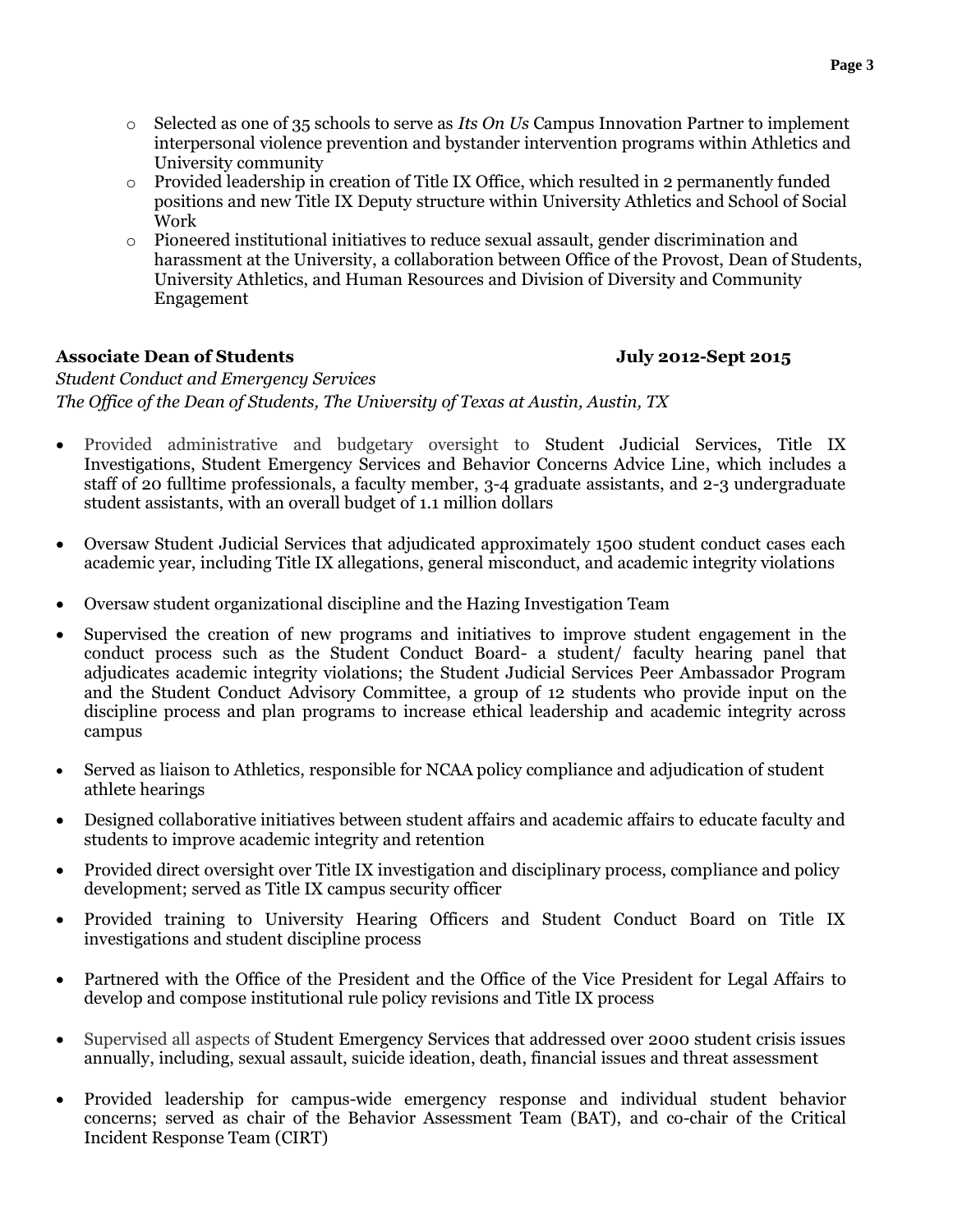- Provided workshops and trainings on various crisis management, bystander intervention topics to students, staff and faculty
- Collaborate with University Police Department and Division of Housing and Food Service to address victim advocacy and improve access to campus and community resources
- Participate in strategic planning and organization efforts for the Office of the Dean of Students as a senior member of the management team within the Office of the Dean of Students

### • **Institutional Involvement**

- o Presidential appointment to serve on the Gay, Lesbian, Bisexual, Transgender and Queer Initiatives committee to examine issues related to GLBTQ student and staff experiences at the University
- $\circ$  Presidential appointment to chair the UT Cares Committee that provides support to University community in times of trauma and loss, and hosts the annual UT Remembers Ceremony that honors students, faculty, staff and alumni that have passed during the year
- $\circ$  Appointed by the Vice President of Student Affairs to serve on the Parking and Transportation Services Taskforce that was responsible for evaluating parking policies and the strategic plan for the next 5 years
- o Served on the Title IX Taskforce responsible for Title IX policy, process, prevention and federal compliance
- o Served on various executive level search committees, including Executive Director of Housing and Food Service and Chief of University of Texas Police Department

### • **Selected Achievements**

- o In collaboration with Faculty in Residence Program and Office of the Provost led the efforts to research and implement tools and marketing materials for faculty members to reduce academic dishonesty within classroom
- $\circ$  Led the efforts to host the first campus-wide symposium on academic integrity, a collaborative initiative between Office of the Provost, Dean of Students, Office of the President and Senate of College Councils to enhance academic integrity within the culture of the University
- o Provided leadership in creation of Title IX investigation process, which resulted in six permanently funded positions

### **Assistant Dean of Students and Liaison June 2008-June 2012**

*Student Emergency Services*

*The Office of the Dean of Students, The University of Texas at Austin, Austin, TX*

- Reported to the Senior Associate Vice President and Dean of Students for the University and served as a senior member of the management team within the Office of the Dean of Students
- Provided leadership, administrative and budgetary oversight over Student Emergency Services, Behavior Concerns Advice Line, and Student Veteran Services, which included 4 fulltime professional staff, two graduate students, and Emergency Duty with an overall budget of 150,000 dollars.
- Provided direct oversight over Student Emergency Services that addressed over 2000 student crisis issues annually, including suicide ideation, death, financial issues and threat assessment.
- Chaired the Behavior Assessment Team (BAT), co-chaired Critical Incident Response Team (CIRT), and served on university wide committees that respond to campus emergencies and address student behavior concerns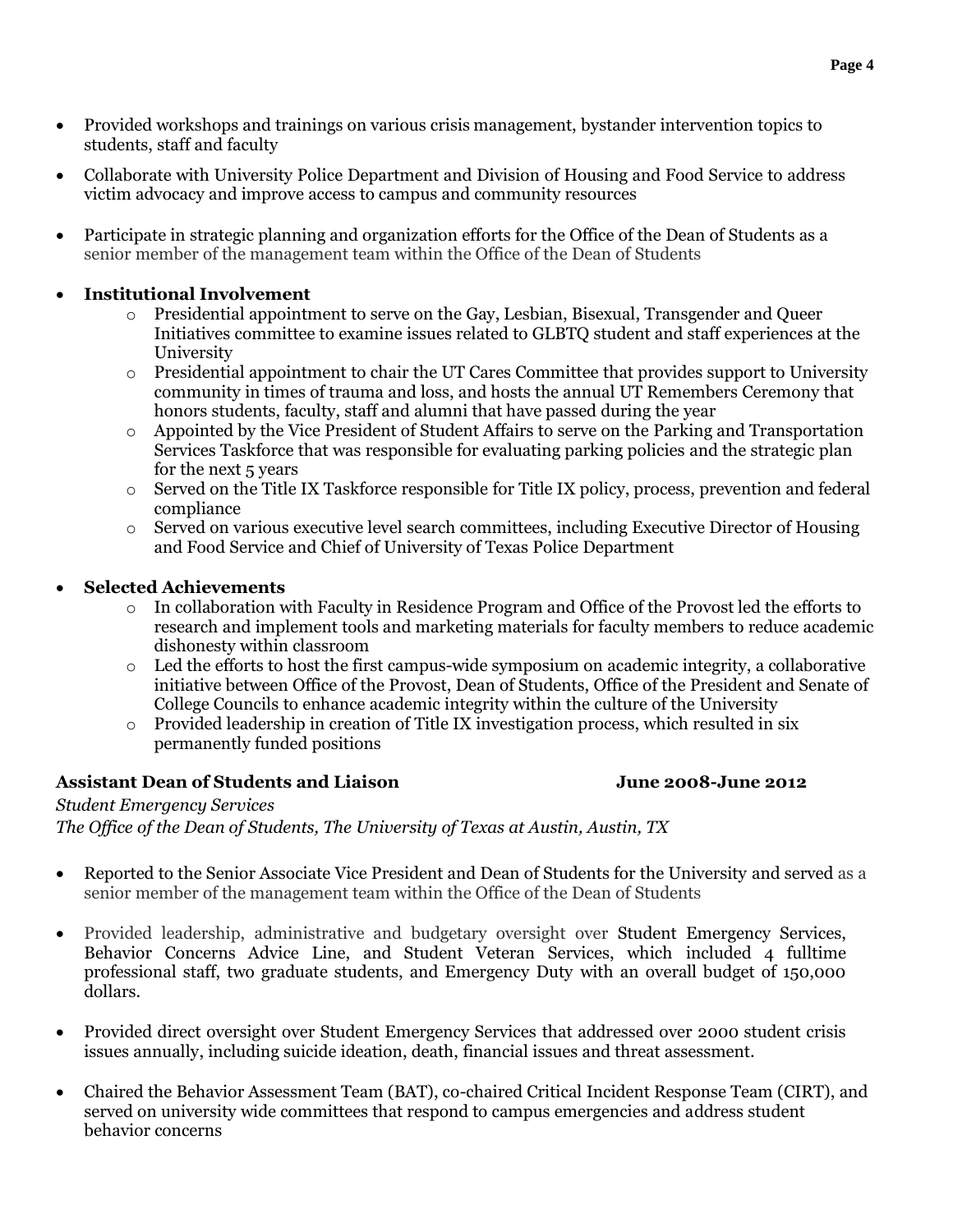- Served as Title IX campus security officer, which includes investigation of allegations of sexual assault, harassment and discrimination
- Provided direct oversight over Student Veteran Services that supported over 1200 student veterans and military dependents in providing campus, community and academic resources
- Provided leadership in the development and construction of the Student Veteran Center, a facility that provides tutoring, Veteran Affairs benefits, and space for veterans on campus. Opened on November 11, 2011, the facility houses tutors, Veteran Affairs counselor, and full-time staff who coordinate programs, services and support for military dependents and veterans
- Participated in strategic planning and organization efforts for the Office of the Dean of Students as a senior member of the management team within the Office of the Dean of Students
- Served as the Dean of Students emergency team member responding to crisis and emergency calls during and after business hours
- Provided workshops and trainings on various crisis management, bystander intervention topics to students, staff and faculty
- Served as the Office of the Dean of Students Liaison to University Athletics, Graduate School, and International Student and Scholar Services that led to new initiatives and responsibilities listed below:
	- $\circ$  Served on the International Oversight Committee, responsible in maintaining guidelines to ensure health and safety of students, staff and faculty who study and conduct research abroad
	- o Liaison to University Athletics, responsible for NCAA policy compliance, student athlete orientation/programming and adjudication of student athlete transfer appeal hearings
	- o Chaired the Graduate Assistant Development committee focusing on Higher Education Administration Student Development and training within the Office of the Dean of Students
	- $\circ$  Collaborated with College of Education to conduct focus groups related to student veteran concerns on college campus; research led to national presentations and as a result a \$300,000 grant awarded by Department of Veteran Affairs, to fund a licensed psychologist to provide mental health support and resources to veterans at the University
	- o Developed and facilitated the Cultural Immersion Program for the Office of the Dean of Students which included planning and executing cultural excursions to China and India for students, faculty and staff

### • **Institutional Involvement**

- o Chaired the taskforce on veteran students and support services to work with University in conducting research and increasing campus and community resources for student veterans and military dependents
- o Appointed by the Vice President of Student Affairs to serve on the President Policy Advisory Committee responsible for developing policy and guidelines related to institutional budget, graduate student recruitment and undergraduate graduation rates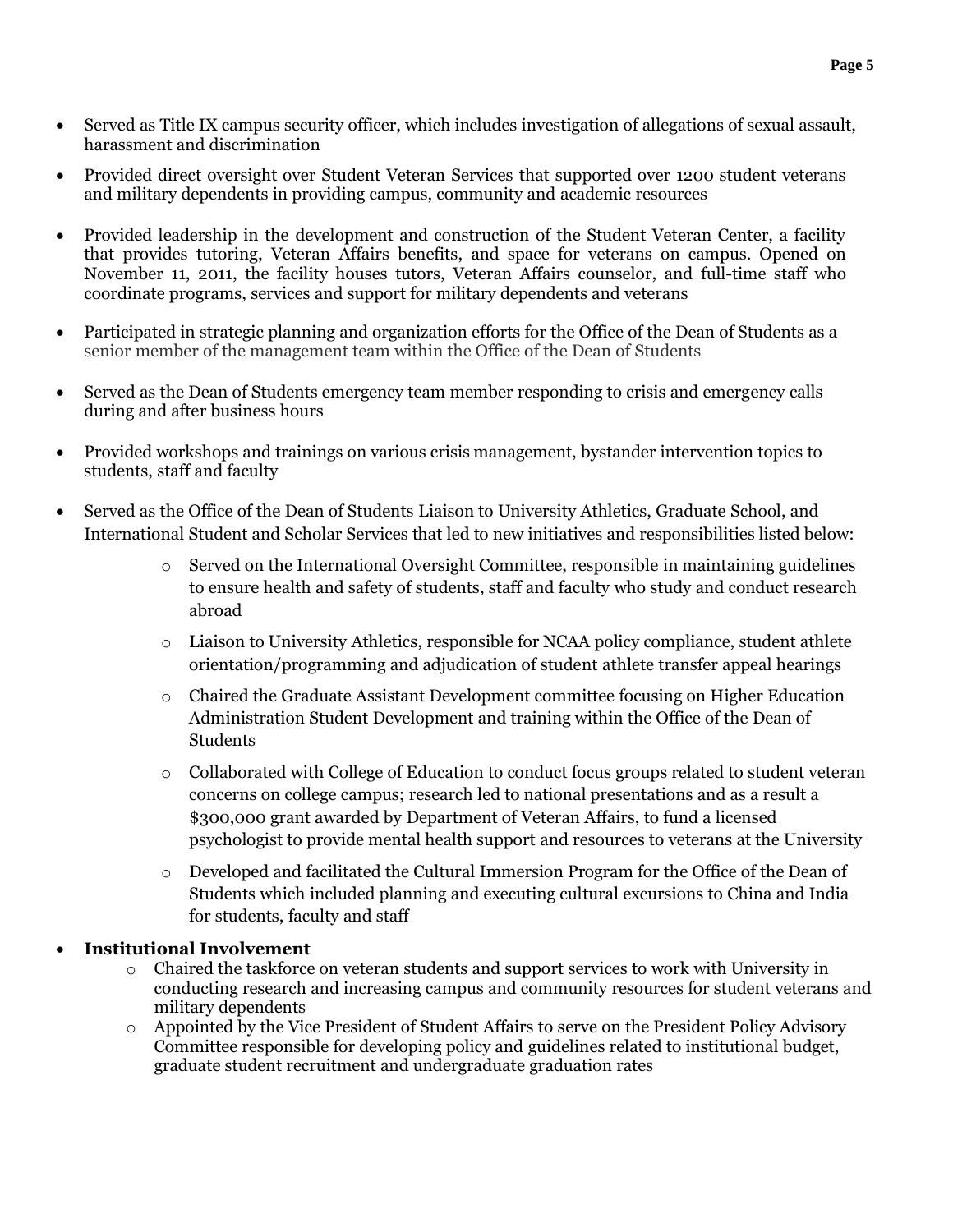- o Led efforts to research, and implement Student Veteran Services, a new unit within Office of the Dean of Students, responsible for providing ongoing and comprehensive support to student veterans, military personnel and dependents of military families
- o Increased number of student crisis addressed from 800 in 2008 to over 2500 students in 2012
- o In collaboration with University development office and various student affairs departments, secured permanent funding of over \$30,000 to the Student Emergency Fund
- o In collaboration with Division of Housing and Food Service, Employee Assistance Program and University of Texas Police Department, led the efforts in hosting, the 1<sup>st</sup> annual threat assessment conference for faculty and staff in Central Texas

### **Coordinator August 2005-June 2008**

*Student Emergency Services The Office of the Dean of Students, The University of Texas at Austin, Austin, TX*

- Reported to the Dean of Students and served as a member of the management team within the Office of the Dean of Students
- Offered immediate and on-going support to students, by collaborating with campus and community services to ensure comprehensive approach to students and families in crisis
- Developed prevention and intervention strategies as it related to student safety and threat assessment
- Investigated allegations of sexual assault, harassment and discrimination
- Provided consultation and support to the Critical Incident Response Team, Behavioral Assessment Team, and Sexual and Interpersonal Violence Team
- **Selected Achievements**
	- $\circ$  Led efforts in developing the Behavior Concerns Advice Line, which serves as a 24/7 resource line to address student, faculty and staff behavior concerns; with a successful implementation that led to over 250 calls addressed the first year
	- o Increased number of student crisis addressed from 500 in 2005 to over 800 students in 2008
	- o Led efforts in providing support and resources to over 200 transfer students from Louisiana, Mississippi and Alabama due to Hurricane Katrina in 2005

### **Huston-** Tillotson University **August 2002-Aug 2005**

Small four year private, religiously affiliated, historically black college with a student population of over 800 students.

**Director August 2003-Aug 2005**

*Counseling and First Year Experience The Office of the Dean of Students, Huston- Tillotson University, Austin, TX*

- Reported to Dean of Students and served as a senior member of the leadership team within the Office of the Dean of Students
- Provided leadership, administrative and budgetary oversight over Counseling Services, and First Year Experience Program, which included a staff of 2 fulltime professionals and 9 student paraprofessionals. Counseling Services was a comprehensive mental health services program that included individual sessions, assessment and group counseling. First Year Experience Program was responsible for new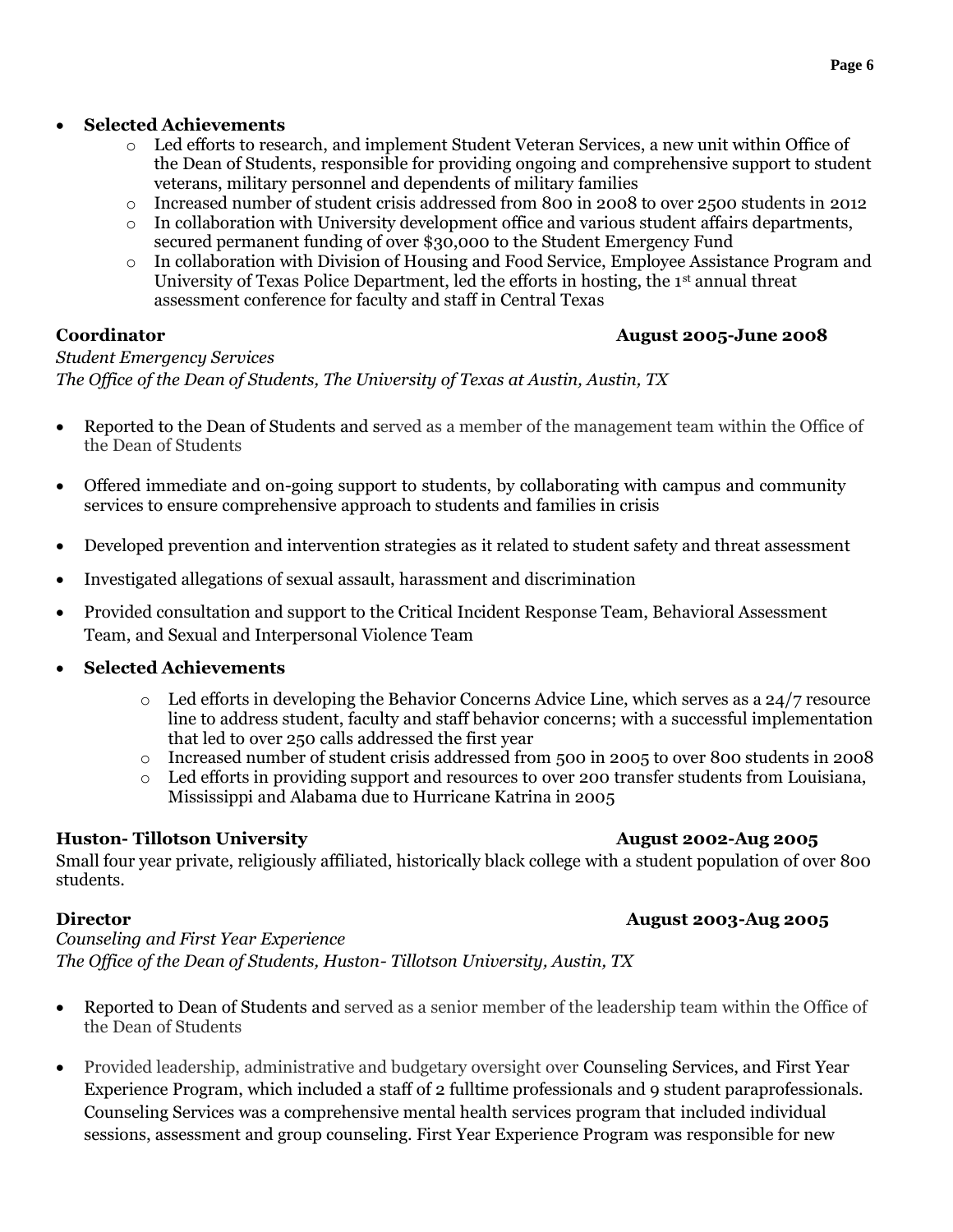student orientation, welcome week events, First Year seminar classes, academic advising and transition programs.

- Served on the admissions and appeal board for students on scholastic probation
- Advised and coordinated Ms. Huston- Tillotson Scholarship Pageant
- **Selected Achievements**
	- $\circ$  Developed a comprehensive mental health services program for 650 students, which resulted in a 75% increase in student participation and increased the overall mental health education on campus
	- o Coordinated a state student leadership conference for 150 students

#### **Residence Hall Director June 2002-August 2003**

*The Office of the Dean of Students, Huston- Tillotson University, Austin, TX*

- Reported to the Dean of Students and served as a member of the management team within the Office of the Dean of Students
- Provided oversight and development of the residence life program for two residence halls that resulted in new residential programming and student development initiatives
- Supervised ten resident assistants and one fulltime administrative associate
- Conducted weekly judicial hearings to address policy violations of community standards

## **Teaching Experience**

Assistant Professor of Practice **Fall 2016** – Present

**EDA 395L – Higher Education Law, Department of Educational Leadership and Policy (ELP), The University of Texas at Austin, Austin, TX**

**EDA 391P – College Student Personnel Administration, Education Administration Department, The University of Texas at Austin, Austin, TX**

**EDP 369K – Training Processes in Intergroup Dialogue, Educational Psychology Department, The University of Texas at Austin, Austin, TX**

*Lecturer* Spring 2004 – Spring 2005

**UNIV12o1 – First Year Seminar, Huston -Tillotson University, Austin, TX**

## **Relevant Professional Conference Presentations Experience**

**NASPA National Conference (Student Affairs Administrators in Higher Education**) *Common* 

*Lecturer* Spring 2010 – Spring 2011